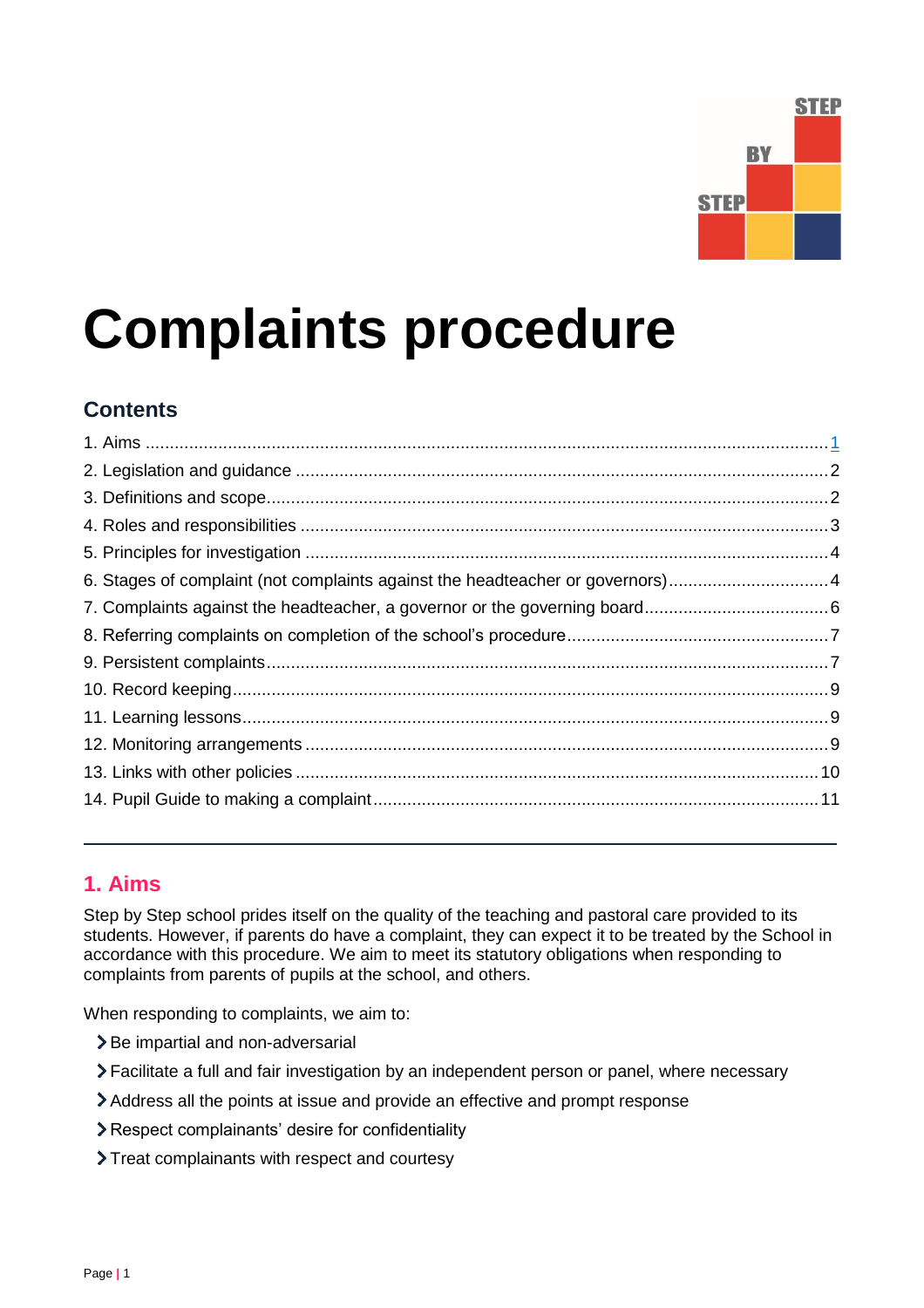- Make sure that any decisions we make are lawful, rational, reasonable, fair and proportionate, in line with the principles of administrative law
- Keep complainants informed of the progress of the complaints process
- Consider how the complaint can feed into school improvement evaluation processes

We try to resolve concerns or complaints by informal means, wherever possible. Where this is not possible, formal procedures will be followed.

The school will aim to give the complainant the opportunity to complete the complaints procedure in full.

To support this, we will make sure we publicise the existence of this policy and make it available on the school website.

Throughout the process, we will be sensitive to the needs of all parties involved, and make any reasonable adjustments needed to accommodate individuals.

# <span id="page-1-0"></span>**2. Legislation and guidance**

This document meets the requirements set out in part 7 of the schedule to the Education [\(Independent School Standards\) Regulations 2014,](http://www.legislation.gov.uk/uksi/2014/3283/schedule/made) which states that we must have and make available a written procedure to deal with complaints from parents of pupils at the school.

It is also based on guidance published by the Education and Skills Funding Agency (ESFA) on [creating a complaints procedure that complies with the above regulations,](https://www.gov.uk/government/publications/setting-up-an-academies-complaints-procedure) and refers to [good](https://www.gov.uk/government/publications/school-complaints-procedures)  [practice guidance on setting up complaints procedures](https://www.gov.uk/government/publications/school-complaints-procedures) from the Department for Education (DfE).

# <span id="page-1-1"></span>**3. Definitions and scope**

## **3.1 Definitions**

The DfE guidance explains the difference between a concern and a complaint:

- A **concern** is defined as "an expression of worry or doubt over an issue considered to be important for which reassurances are sought"
- A **complaint** is defined as "an expression of dissatisfaction however made, about actions taken or a lack of action"

## **3.2 Scope**

The school intends to resolve complaints informally where possible, at the earliest possible stage.

There may be occasions when complainants would like to raise their concerns formally. This policy outlines the procedure relating to handling such complaints.

This policy does **not** cover complaints procedures relating to:

- > Admissions
- > Safeguarding matters
- > Exclusion
- Whistle-blowing
- > Staff grievances
- Staff discipline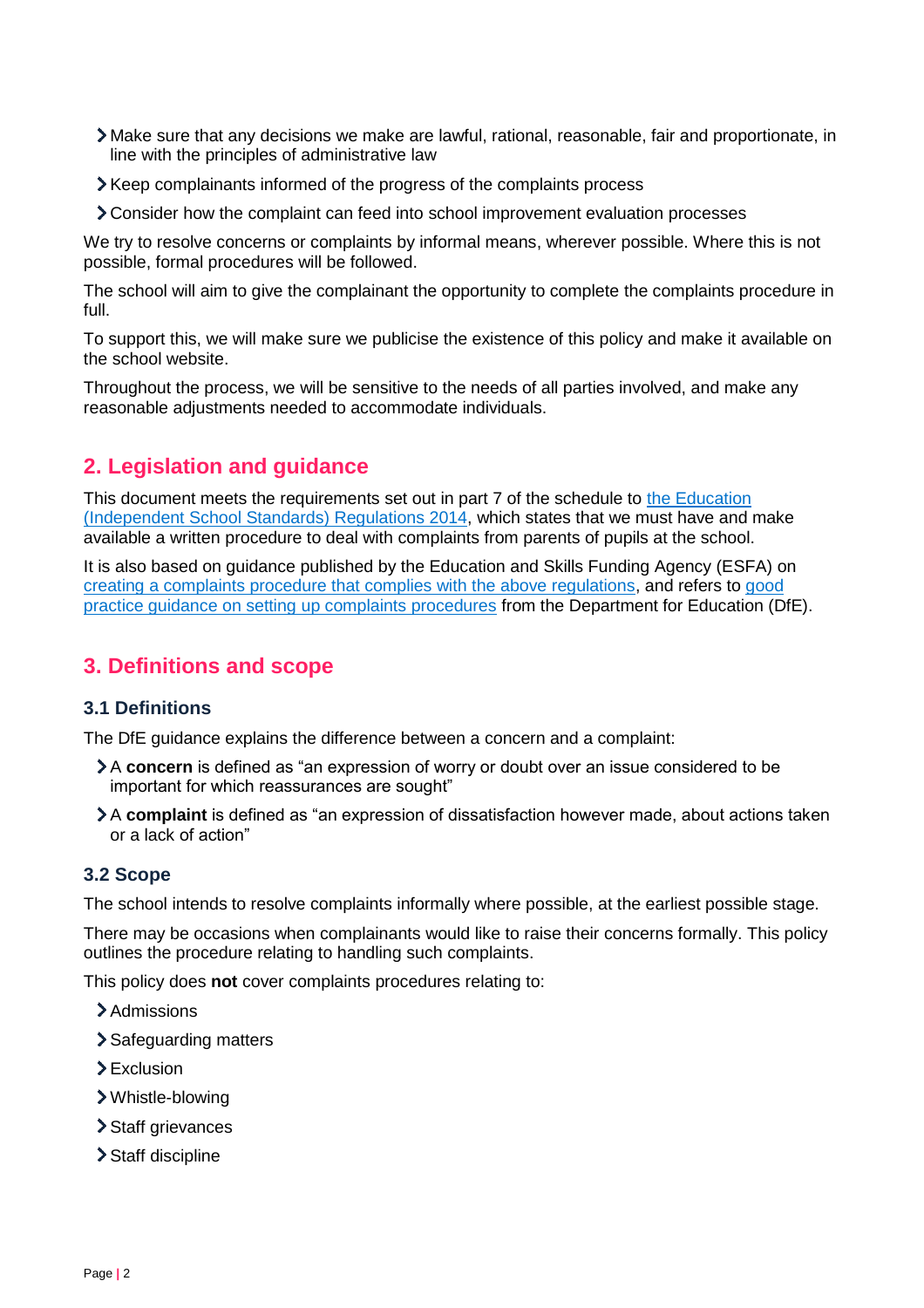Please see our separate policies for procedures relating to these types of complaint.

# <span id="page-2-0"></span>**4. Roles and responsibilities**

#### **4.1 The complainant**

The complainant will get a more effective and timely response to their complaint if they:

- Follow these procedures
- Co-operate with the school throughout the process, and respond to deadlines and communication promptly
- Ask for assistance as needed
- > Treat all those involved with respect
- Not publish details about the complaint on social media

## **4.2 The investigator**

An individual will be appointed to look into the complaint, and establish the facts. They will:

- Interview all relevant parties, keeping notes
- Consider records and any written evidence and keep these securely
- Prepare a comprehensive report to the headteacher which includes the facts and potential solutions

#### **4.3 The complaints co-ordinator**

The complaints co-ordinator can be:

- > The headteacher
- Any other staff member on the leadership team

The complaints co-ordinator will:

- Xeep the complainant up to date at each stage in the procedure
- Make sure the process runs smoothly by liaising with staff members, the headteacher, chair of governors and the clerk
- > Be aware of issues relating to:
	- $\circ$  Sharing third party information
	- $\circ$  Additional support needed by complainants, for example interpretation support or where the complainant is a child or young person
- > Keep records

# **4.4 Clerk to the governing board**

The clerk will:

- Be the contact point for the complainant, including circulating the relevant papers and evidence before any review panel meetings
- Arrange the complaints hearing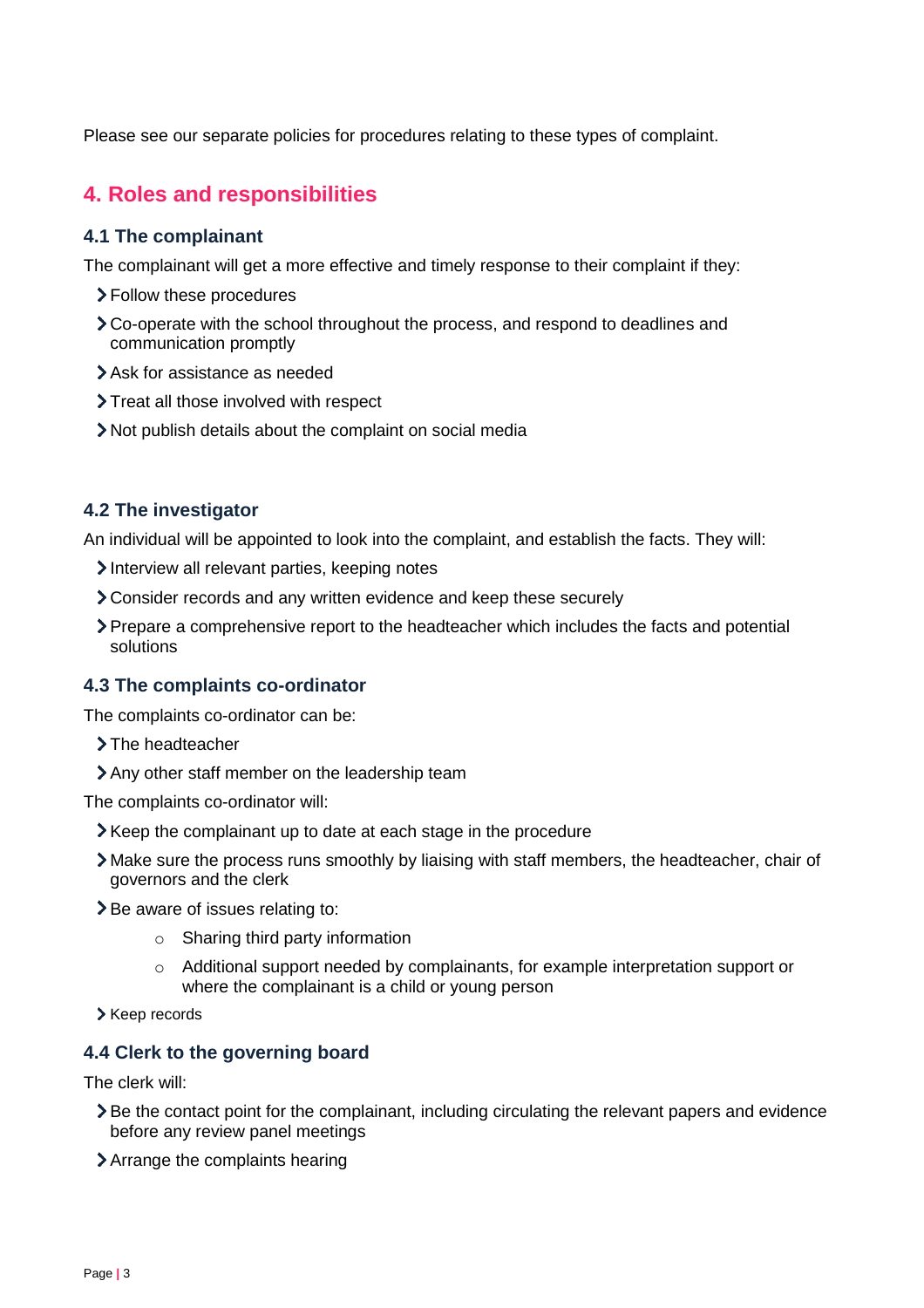Record and circulate the minutes and outcome of the hearing

# **4.5 Committee chair**

The committee chair will:

- Chair the meeting, ensuring that everyone is treated with respect throughout
- Make sure all parties see the relevant information, understand the purpose of the committee, and are allowed to present their case

# <span id="page-3-0"></span>**5. Principles for investigation**

When investigating a complaint, we will try to clarify:

- What has happened
- Who was involved
- What the complainant feels would put things right

## **5.1 Time scales**

The complainant must raise the complaint within 1 month of the incident. If the complaint is about a series of related incidents, they must raise the complaint within 1 month of the last incident.

We will consider exceptions to this time frame in circumstances where there were valid reasons for not making a complaint at that time and the complaint can still be investigated in a fair manner for all involved.

When complaints are made out of term time, we will consider them to have been received on the first school day after the holiday period.

If at any point we cannot meet the time scales we have set out in this policy, we will:

- Set new time limits with the complainant
- Send the complainant details of the new deadline and explain the delay

# <span id="page-3-1"></span>**6. Stages of complaint (not complaints against the headteacher or governors)**

## **6.1 Stage 1: informal**

The school will take informal concerns seriously and make every effort to resolve the matter quickly. It may be the case that the provision or clarification of information will resolve the issue.

The complainant should raise the complaint as soon as possible with the relevant member of staff, either in person or by letter, telephone or email. If the complainant is unclear who to contact or how to contact them, they should contact the school office by emailing [admin@stepbystepschool.org.uk](mailto:admin@stepbystepschool.org.uk) or phoning 01342 811852.

The school will acknowledge informal complaints within 5 school days, and investigate and provide a response within 15 school days.

Please note: every effort will be made to adhere to timeframes during periods where the country is affected by restrictive legislation deemed necessary for dealing with any SARS based pandemic. Complainants will be notified of any delays within the timeframes at each stage.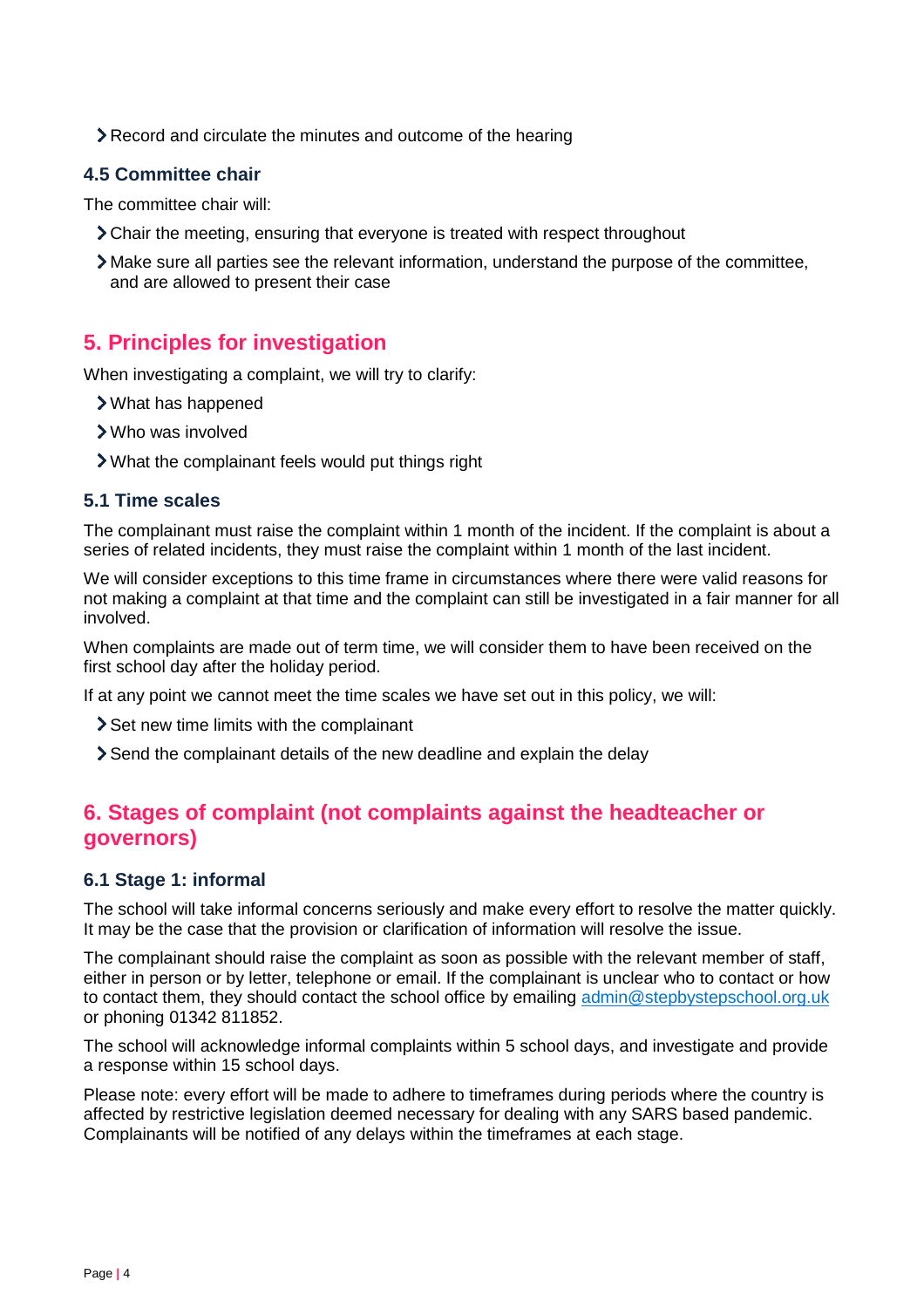The informal stage will involve writing, meeting or speaking to the relevant staff member and their immediate manager or a senior manager (but not the Head Teacher) in an attempt to resolve the issue. Most concerns can be resolved satisfactorily at this stage. However, the staff member may feel it more appropriate to refer the complainant to a more senior or experienced member of staff who will try to resolve the concern informally.

If the complaint is not resolved informally, it will be escalated to a formal complaint.

# **6.2 Stage 2: formal**

The formal stage involves the complainant putting the complaint to the headteacher and/or the subject of the complaint:

- $\sum$  In a letter or email
- Over the phone
- > In person
- > Through a third party acting on their behalf

The complainant should provide details such as relevant dates, times and the names of witnesses of events, alongside copies of any relevant documents. The complainant should also state what they feel would resolve the complaint.

If complainants need assistance raising a formal complaint, they can contact the school office by telephoning 01342 811852 or e-mailing [admin@stepbystepschool.org.uk.](mailto:admin@stepbystepschool.org.uk)

The headteacher will record the date the complaint is received and will acknowledge receipt of the complaint in writing (either by letter or email) within 5 school days.

The headteacher (or other person appointed by the headteacher for this purpose) will then conduct their own investigation. The written conclusion of this investigation will be sent to the complainant within 15 school days.

If the complainant is not satisfied with the response and wishes to proceed to the next stage of this procedure, they should inform the clerk to the governing board in writing within 15 school days. The clerk can be contacted by e-mail as follows: [amwilliams@stepbystepschool.org.uk](mailto:amwilliams@stepbystepschool.org.uk)

#### **6.3 Stage 3: review panel**

#### **Convening the panel**

Complaints will be escalated to the panel hearing stage if the complainant is not satisfied with the response to the complaint at the second, formal, stage.

The panel will be appointed by or on behalf of the Chair of Governors and must consist of at least 3 people who were not directly involved in the matters detailed in the complaint. At least 1 panel member must be independent of the management and running of the school. The panel cannot be made up solely of governing board members, as they are not independent of the management and running of the school.

The panel will have access to the existing record of the complaint's progress (see section 10).

The complainant must have reasonable notice of the date of the review panel. The clerk will aim to find a date within 15 school days of the request, where possible.

If the complainant rejects the offer of 3 proposed dates without good reason, the clerk will set a date. The hearing will go ahead using written submissions from both parties.

Any written material will be circulated to all parties at least 5 school days before the date of the meeting.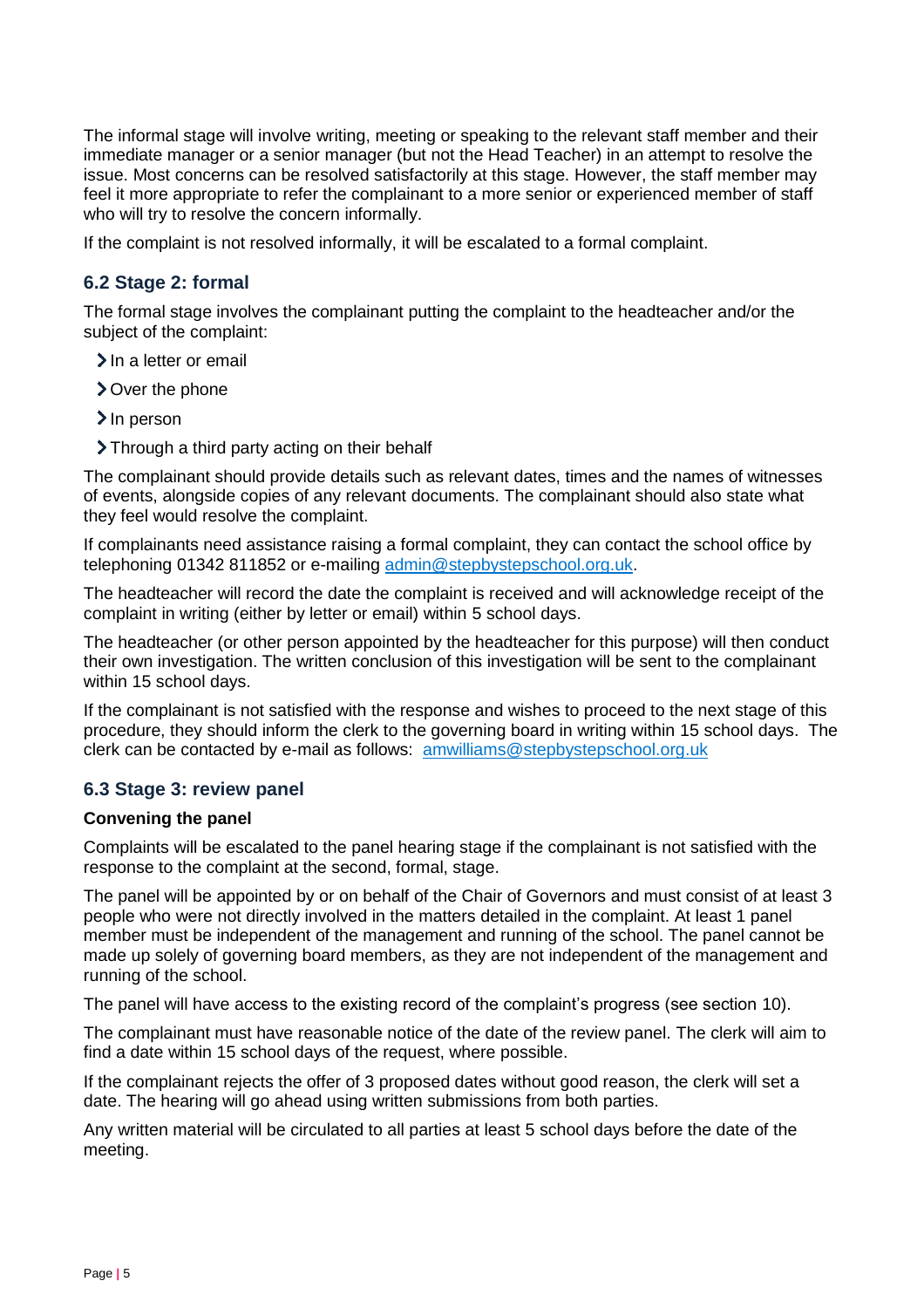#### **At the meeting**

The meeting will be held in private. Electronic recordings of meetings or conversations are not normally permitted unless a complainant's own disability or special needs require it. Prior knowledge and consent of all parties attending will be sought before meetings or conversations will take place. Consent will be recorded in any minutes taken.

At the review panel meeting, the complainant and representatives from the school, as appropriate, will be present. Each will have an opportunity to set out written or oral submissions prior to the meeting.

The complainant must be allowed to attend the panel hearing and be accompanied if they wish. We don't encourage either party to bring legal representation, but will consider it on a case-by-case basis. For instance, if a school employee is called as a witness in a complaint meeting, they may wish to be supported by their union.

Representatives from the media are not permitted to attend.

At the meeting, each individual will have the opportunity to give statements and present their evidence, and witnesses will be called, as appropriate, to present their evidence.

The panel, the complainant and the school representative(s) will be given the chance to ask and reply to questions. Once the complainant and school representative(s) have presented their cases, they will be asked to leave and evidence will then be considered.

The panel will then put together its findings and recommendations from the case. The panel will also provide copies of the minutes of the hearing and the findings and recommendations to the complainant and, where relevant, the individual who is the subject of the complaint, and make a copy available for inspection by the governing body and headteacher.

#### **The outcome**

The committee can:

- Uphold the complaint, in whole or in part
- Dismiss the complaint, in whole or in part

If the complaint is upheld, the committee will:

- Decide the appropriate action to resolve the complaint
- Where appropriate, recommend changes to the school's systems or procedures to prevent similar issues in the future

The school will inform those involved of the decision in writing within 15 school days.

# <span id="page-5-0"></span>**7. Complaints against the headteacher, a governor or the governing board**

#### **7.1 Stage 1: informal**

Complaints made against the headteacher or any member of the governing board should be directed to the clerk to the governing board in the first instance; [amwilliams@stepbystepschool.org.uk](mailto:amwilliams@stepbystepschool.org.uk)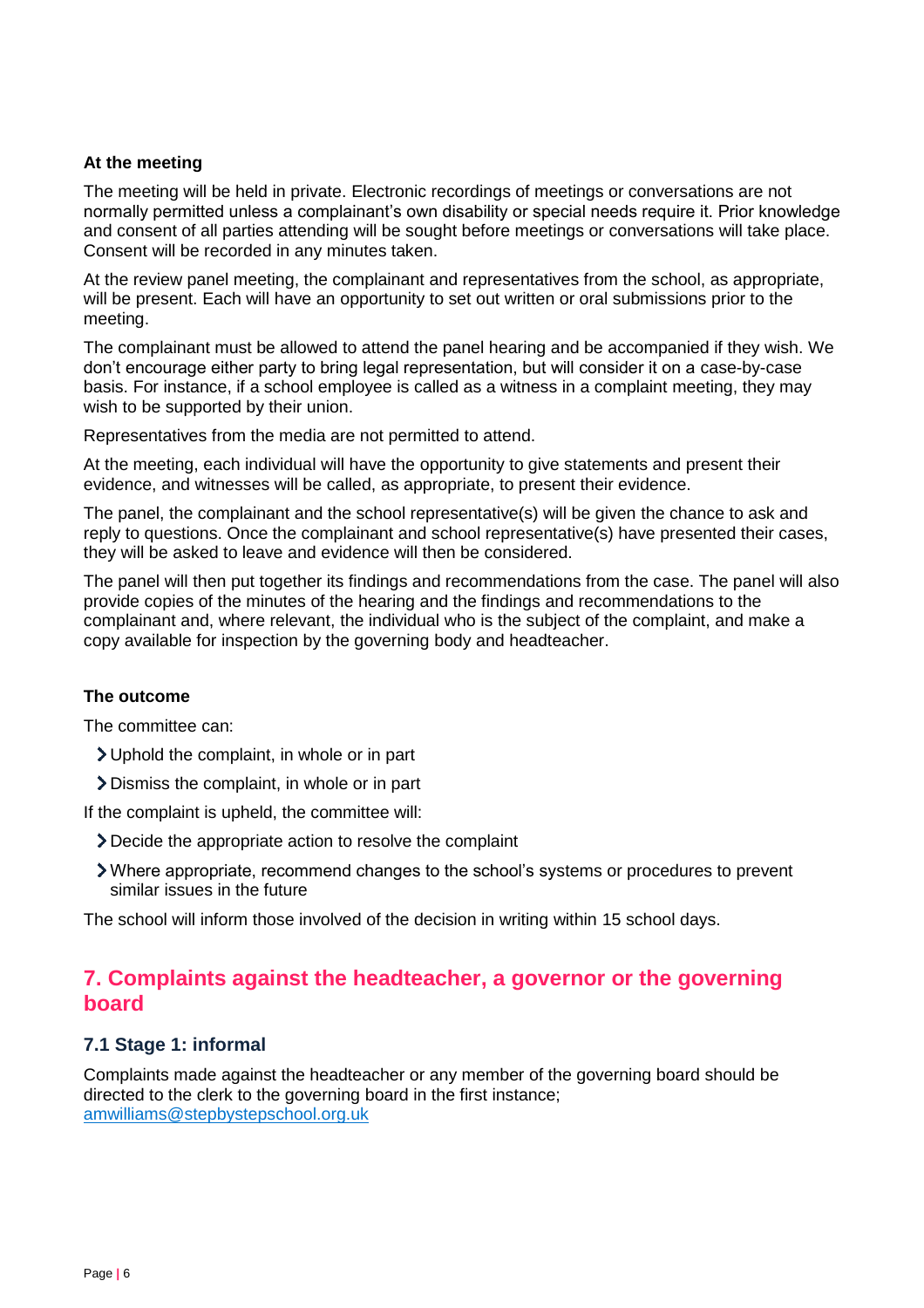If the complaint is about the headteacher or one member of the governing board (including the chair or deputy-chair), a suitably skilled and impartial governor will carry out the steps at stage 1 (set out in section 6 above).

## **7.2 Stage 2: formal**

If the complaint is:

- Jointly about the chair and deputy-chair or
- > The entire governing board or
- > The majority of the governing board

an independent investigator will carry out the steps in stage 2 (set out in section 6 above). They will be appointed by the governing board and will write a formal response at the end of their investigation.

#### **7.3 Stage 3: review panel**

If the complaint is:

- Jointly about the chair and vice-chair or
- > The entire governing board or
- > The majority of the governing board

a committee of independent governors will hear the complaint. They will be sourced from local schools, or schools within our ABA network and will carry out the steps at stage 3 (set out in section 6 above).

# <span id="page-6-0"></span>**8. Referring complaints on completion of the school's procedure**

If the complainant is unsatisfied with the outcome of the school's complaints procedure and the complaint is regarding the school not meeting standards set by the DfE in any of the following areas, the complainant can refer their complaint to the DfE:

- > Education
- > Pupil welfare and health and safety
- > School premises
- Staff suitability
- Making information available to parents
- The spiritual, moral, social or cultural development of pupils

The DfE will consider reports of a major failure to meet the standards. Where appropriate, it can arrange an emergency inspection to look at pupil welfare and health and safety, and make sure that the school deals with serious failings.

For more information or to refer a complaint, see the following webpage:

<https://www.gov.uk/complain-about-school>

# <span id="page-6-1"></span>**9. Persistent complaints**

#### **9.1 Unreasonably persistent complaints**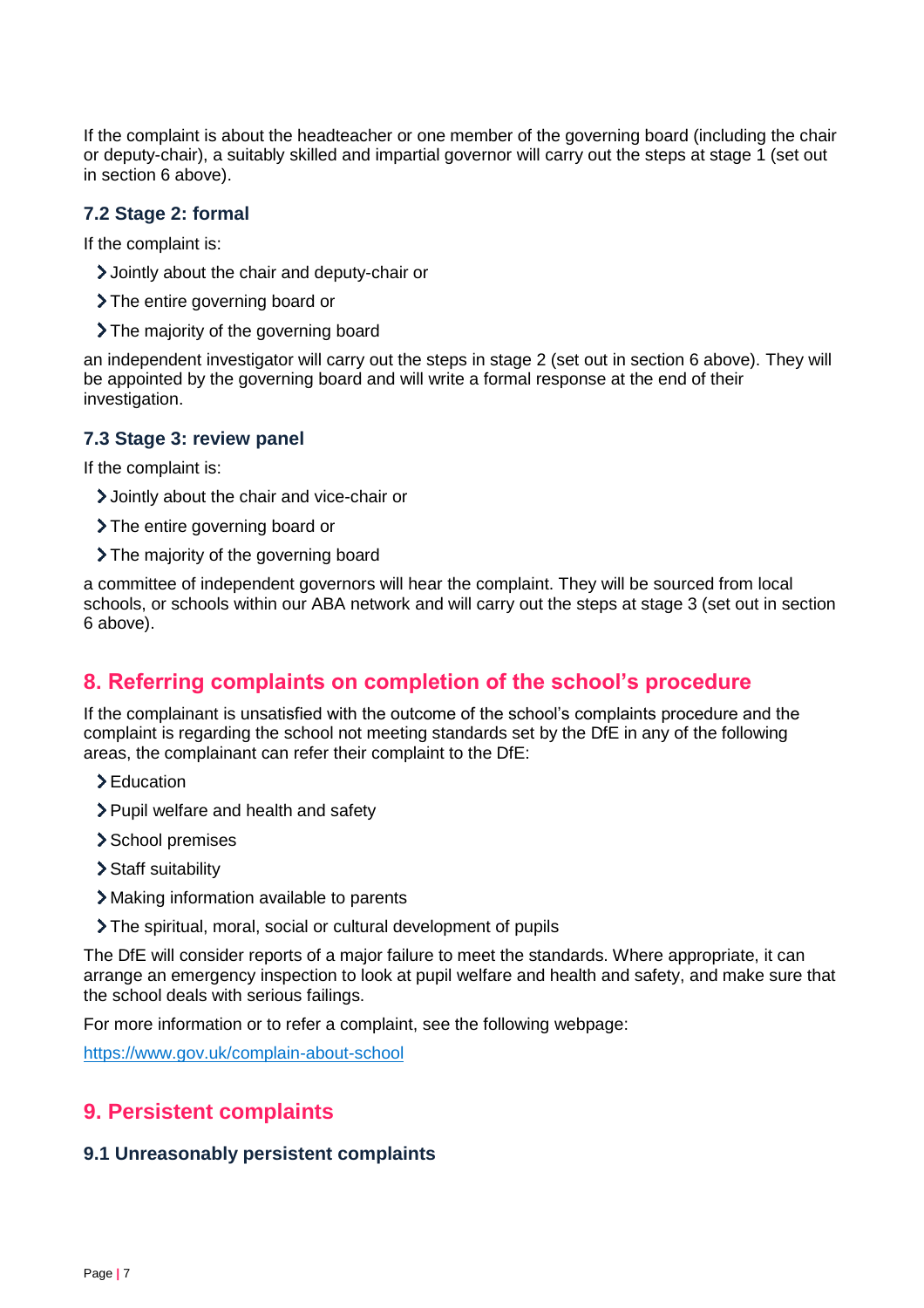Most complaints raised will be valid, and therefore we will treat them seriously. However, a complaint may become unreasonable if the person:

- Has made the same complaint before, and it's already been resolved by following the school's complaints procedure
- Makes a complaint that is obsessive, persistent, harassing, prolific, defamatory or repetitive
- Insists on pursuing a complaint that is unfounded, or out of scope of the complaints procedure, or is beyond all reason
- Pursues a valid complaint, but in an unreasonable manner e.g. refuses to articulate the complaint, refuses to co-operate with this complaints procedure, or insists that the complaint is dealt with in ways that are incompatible with this procedure and the time frames it sets out
- Makes a complaint designed to cause disruption, annoyance or excessive demands on school time
- Seeks unrealistic outcomes, or a solution that lacks any serious purpose or value

#### **Steps we will take**

We will take every reasonable step to address the complainant's concerns, and give them a clear statement of our position and their options. We will maintain our role as an objective arbiter throughout the process, including when we meet with individuals. We will follow our complaints procedure as normal (as outlined above) wherever possible.

If the complainant continues to contact the school in a disruptive way, we may put communications strategies in place. We may:

- Sive the complainant a single point of contact via an email address
- Limit the number of times the complainant can make contact, such as a fixed number per term
- Ask the complainant to engage a third party to act on their behalf, such as [Citizens Advice](https://www.citizensadvice.org.uk/)
- $\triangleright$  Put any other strategy in place as necessary

#### **Stopping responding**

We may stop responding to the complainant when all of these factors are met:

- We believe we have taken all reasonable steps to help address their concerns
- We have provided a clear statement of our position and their options
- The complainant contacts us repeatedly, and we believe their intention is to cause disruption or inconvenience

Where we stop responding, we will inform the individual that we intend to do so. We will also explain that we will still consider any new complaints they make.

In response to any serious incident of aggression or violence, we will immediately inform the police and communicate our actions in writing. This may include barring an individual from our school site.

#### **9.2 Duplicate complaints**

If we have resolved a complaint under this procedure and receive a duplicate complaint on the same subject from a partner, family member or other individual, we will assess whether there are aspects that we hadn't previously considered, or any new information we need to take into account.

If we are satisfied that there are no new aspects, we will:

Tell the new complainant that we have already investigated and responded to this issue, and that the local process is complete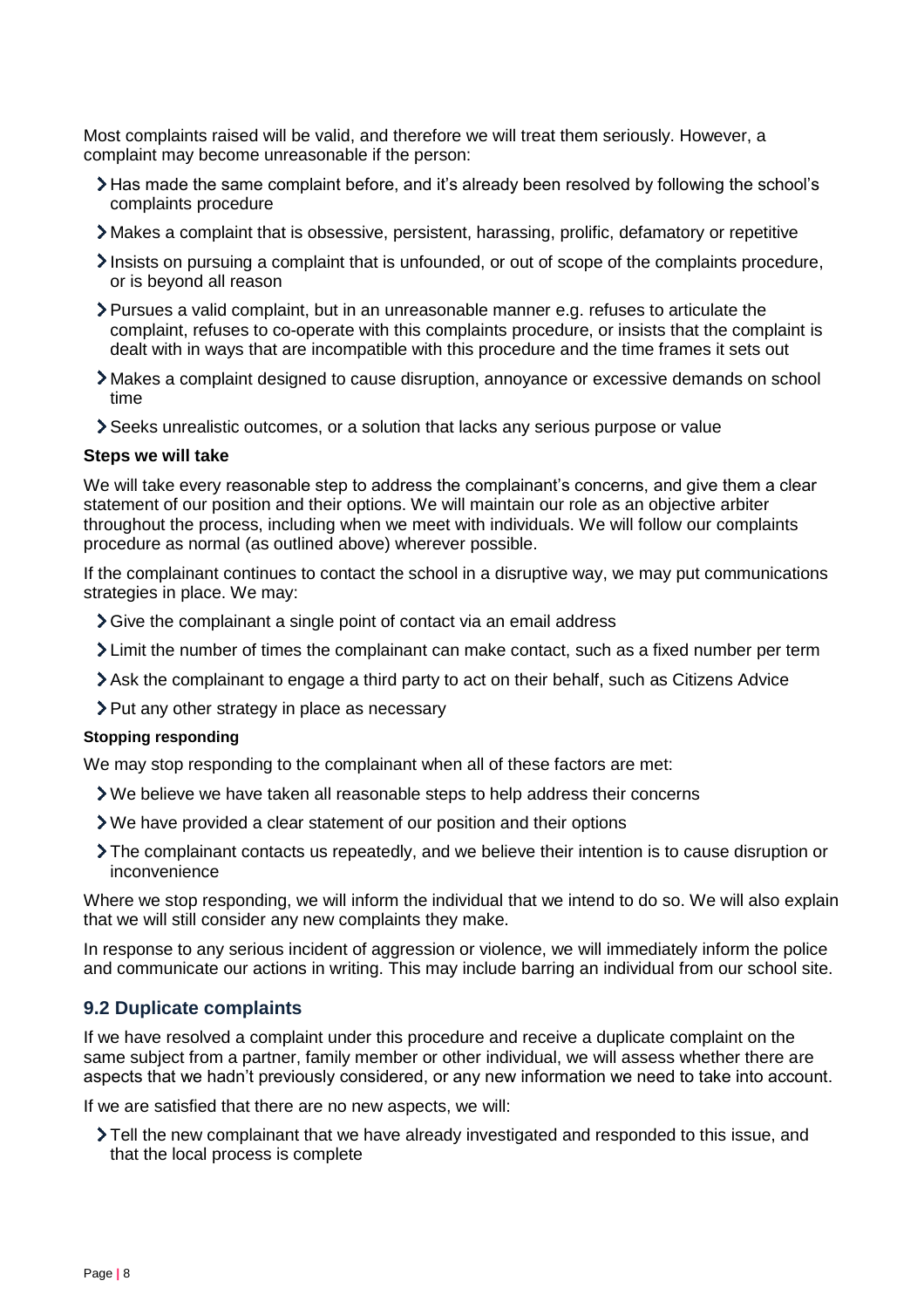Direct them to the DfE if they are dissatisfied with our original handling of the complaint

If there are new aspects, we will follow this procedure again.

# **9.3 Complaint campaigns**

Where the school receives a large volume of complaints about the same topic or subject, especially if these come from complainants unconnected with the school, the school may respond to these complaints by:

- Publishing a single response on the school website
- Sending a template response to all of the complainants

If complainants are not satisfied with the school's response, or wish to pursue the complaint further, the normal procedures will apply.

# <span id="page-8-0"></span>**10. Record keeping**

The school will record the progress of all complaints, including information about actions taken at all stages, the stage at which the complaint was resolved, and the final outcome. The records will also include copies of letters and emails, and notes relating to meetings and phone calls.

This material will be treated as confidential and held centrally, and will be viewed only by those involved in investigating the complaint or on the review panel.

This is except where the secretary of state (or someone acting on their behalf) or the complainant requests access to records of a complaint through a freedom of information (FOI) request or through a subject access request under the terms of the Data Protection Act, or where the material must be made available during a school inspection.

Records of complaints will be kept securely, only for as long as necessary and in line with data protection law, our privacy notices and record retention schedule.

The details of the complaint, including the names of individuals involved, will not be shared with the whole governing board in case a review panel needs to be organised at a later point.

Where the governing board is aware of the substance of the complaint before the review panel stage, the school will (where reasonably practicable) arrange for an independent panel to hear the complaint.

Complainants also have the right to request an independent panel if they believe there is likely to be bias in the proceedings. The decision to approve this request is made by the governing board, who will not unreasonably withhold consent.

# <span id="page-8-1"></span>**11. Learning lessons**

The governing body will review any underlying issues raised by complaints with the headteacher and the senior leadership team where appropriate, and respecting confidentiality, to determine whether there are any improvements that the school can make to its procedures or practice to help prevent similar events in the future.

# <span id="page-8-2"></span>**12. Monitoring arrangements**

The Full Governing Body will monitor the effectiveness of the complaints procedure in making sure that complaints are handled properly. The governing body will track the number and nature of complaints, and review underlying issues as stated in section 11.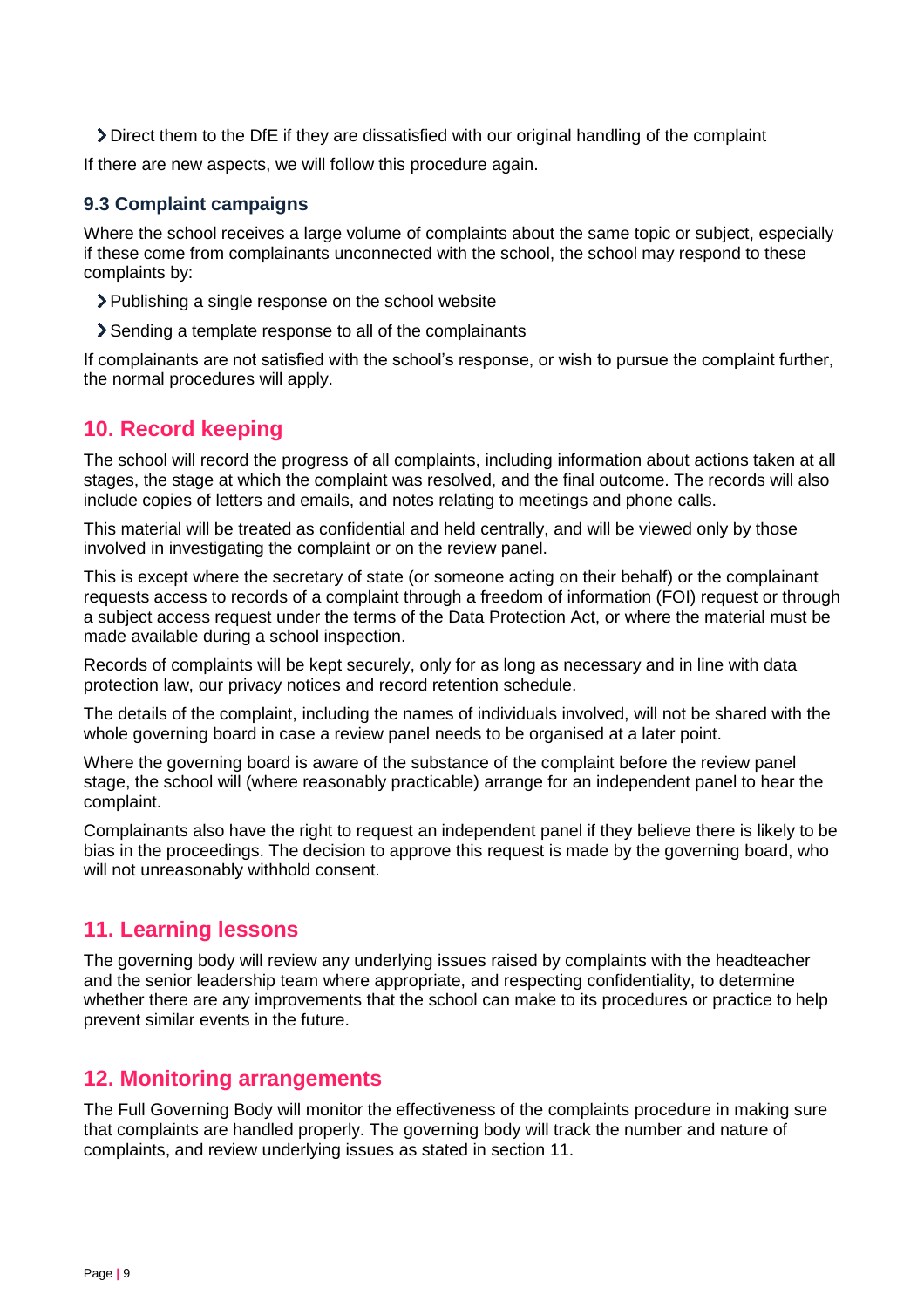The complaints records are logged and managed by the School Administrators, Jane Patterson and/or Selina Hutchins..

This policy will be reviewed by the headteacher every 2 years.

At each review, the policy will be approved by the Full Governing Body.

# <span id="page-9-0"></span>**13. Links with other policies/procedures**

Policies dealing with other forms of complaints include:

- Child protection and safeguarding policy and procedures
- Exclusions policy
- > Staff grievance procedures
- > Staff disciplinary procedures
- > Privacy notice
- Whistle-Blowing
- > Admissions

| <b>Policy</b>                 | <b>Complaints</b> |
|-------------------------------|-------------------|
| <b>Statutory requirement?</b> | Yes               |
| <b>Approved</b>               | <b>March 2022</b> |
| <b>Responsible Officer</b>    | <b>GA</b>         |
| <b>Responsible Governor/s</b> | <b>SK</b>         |
| Date of previous version      | January 2020      |
| <b>Frequency of Review</b>    | 2 years           |
| Date of next Review           | <b>March 2024</b> |